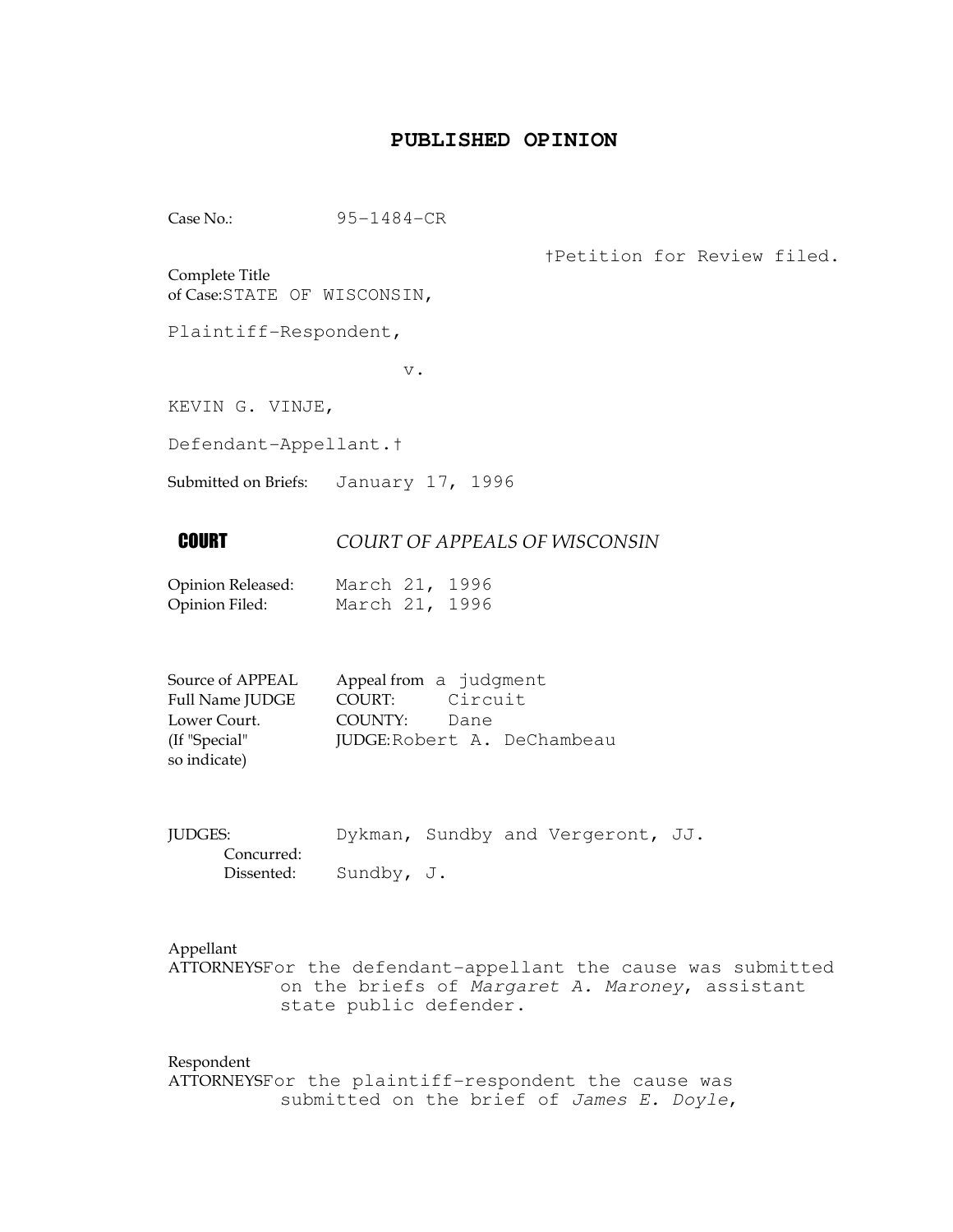attorney general and David J. Becker, assistant attorney general.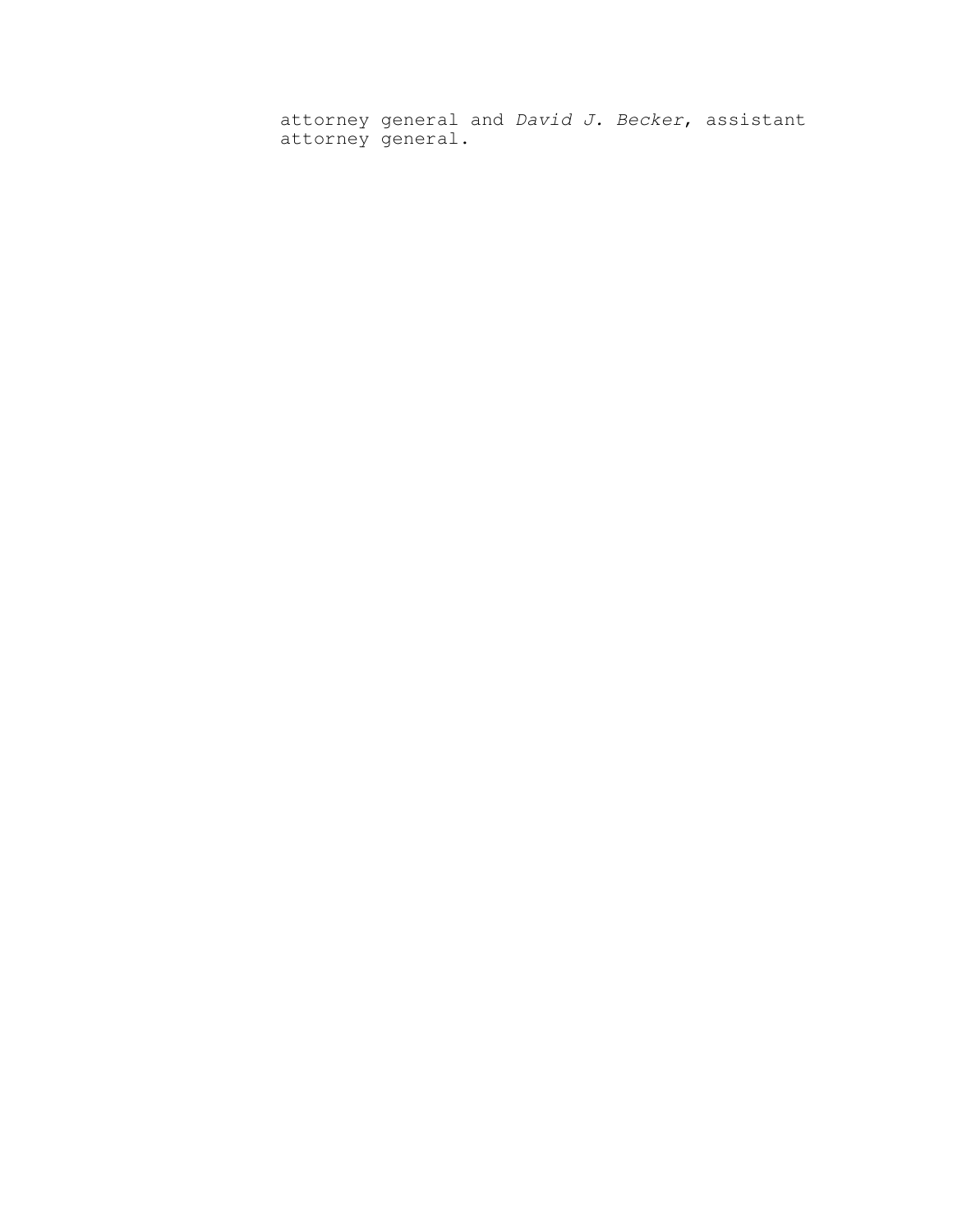# COURT OF APPEALS DECISION DATED AND RELEASED

March 21, 1996

A party may file with the Supreme Court a petition to review an adverse decision by the Court of Appeals. See § 808.10 and RULE 809.62, STATS.

# **NOTICE**

This opinion is subject to further editing. If published, the official version will appear in the bound volume of the Official Reports.

No. 95-1484-CR

## STATE OF WISCONSIN IN COURT OF APPEALS

STATE OF WISCONSIN,

#### Plaintiff-Respondent,

v.

KEVIN G. VINJE,

### Defendant-Appellant.

 APPEAL from a judgment of the circuit court for Dane County: ROBERT A. DE CHAMBEAU, Judge. Affirmed.

Before Dykman, Sundby, and Vergeront, JJ.

 DYKMAN, J. Kevin G. Vinje appeals from a judgment convicting him of one count of disorderly conduct, contrary to § 947.01, STATS., and one count of intimidation of a victim, contrary to § 940.44(1), STATS. The convictions grew out of a domestic dispute with his wife, Mary. Kevin argues that his conviction for intimidation of a victim should be reversed. He claims that because the crime of disorderly conduct does not require a victim, he cannot be convicted of intimidating a person who witnesses, but is not a victim of, the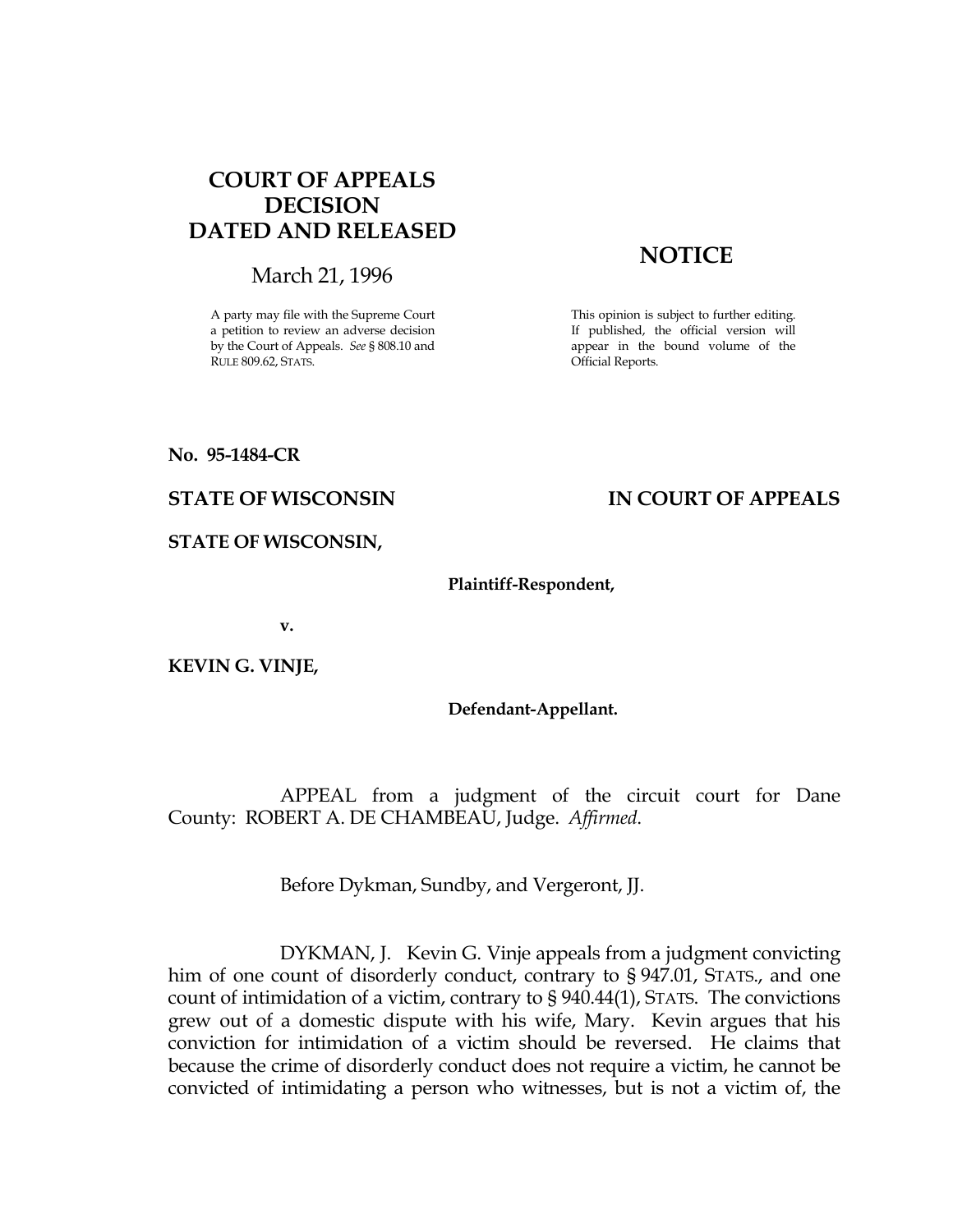disorderly conduct. We conclude that while the crime of disorderly conduct does not require a victim, when the defendant's actions are directed against a person, that person is a victim of the crime of disorderly conduct. Accordingly, we affirm.

## BACKGROUND

 On August 16, 1994, Kevin and Mary Vinje spent the evening moving Mary's brother into a new apartment. Upon returning home, the couple began to argue and pushed and shoved one another. Eventually, Mary called the police on a cordless telephone while Kevin was speaking with Mary's mother in the kitchen. Mary did not tell Kevin that she was calling the police. Kevin grabbed the telephone, threw it and left the home.

 Two police officers arrived at the home in response to Mary's call. Mary described the incident to one of the officers and signed a no-contact provision which would give Mary twenty-four hours of separation between herself and Kevin.<sup>1</sup> The officer told Mary that the provision would not go into effect until after Kevin was arrested and to call the police if he returned.

Later that evening, Kevin returned home. He knocked on the back door and then pushed it in, damaging it. Mary, who was in her bedroom, closed the bedroom door but Kevin pushed it open, again causing damage. Mary grabbed the telephone, called the police and told them, "He's back." Kevin allegedly commented, "I suppose you are on the phone to 911, where are your friends, where are your friends now?" Kevin disconnected the telephone but he claims that he did not know to whom Mary was talking.

 Several police officers arrived at the home and one came in to talk to Mary. One officer looked in a window and observed Kevin shoving Mary. The officers arrested Kevin and took him to the county jail. He was later

i<br>H

<sup>1</sup> Under § 968.075(5), STATS., during the twenty-four hours immediately following an arrest for a domestic abuse incident, the arrested person must avoid the residence of the alleged victim of the domestic abuse incident and avoid contacting the alleged victim.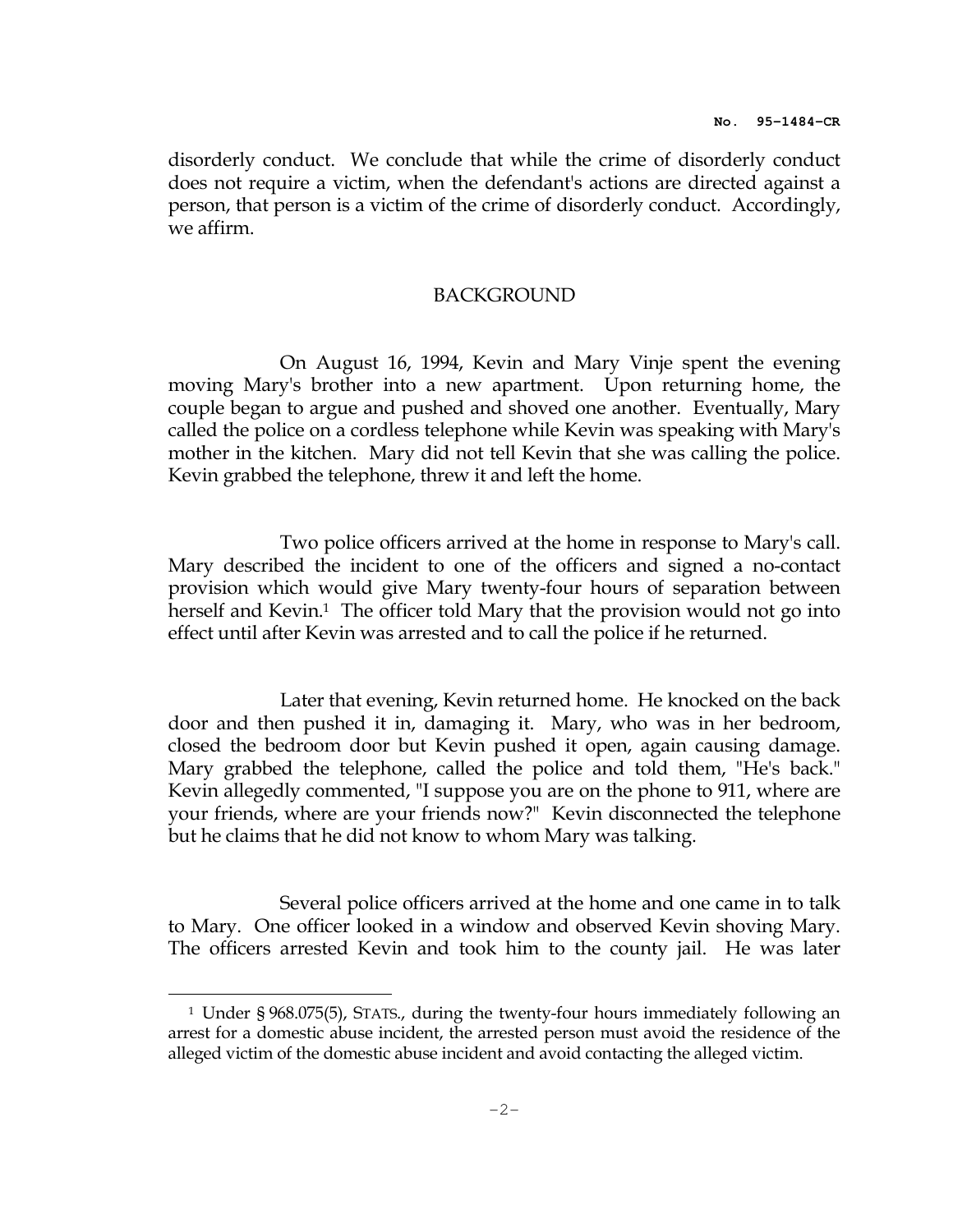charged with one count of disorderly conduct and one count of intimidation of a victim. After a jury trial, he was convicted of both charges. Kevin appeals.

#### STANDARD OF REVIEW

 To determine whether a person who is convicted of disorderly conduct may also be convicted of intimidation of a victim requires us to construe §§ 940.41(2), 940.44 and 947.01, STATS. Statutory construction is a question of law which we review de novo. State ex rel. Frederick v. McCaughtry, 173 Wis.2d 222, 225, 496 N.W.2d 177, 179 (Ct. App. 1992). The purpose of statutory construction is to ascertain the legislature's intent and give it effect. Id. In discerning that intent, we first resort to the language of the statute itself. Kelley Co., Inc. v. Marquardt, 172 Wis.2d 234, 247, 493 N.W.2d 68, 74 (1992). "If the language of the statute clearly and unambiguously sets forth the legislative intent, it is the duty of the court to apply that intent to the case at hand and not look beyond the statutory language to ascertain its meaning." Id. In addition, we avoid an interpretation which yields an unreasonable result or renders any of the statutory language superfluous. Frederick, 173 Wis.2d at 226, 496 N.W.2d at 179.

#### **DISCUSSION**

 Section 947.01, STATS., prohibits disorderly conduct and provides: "Whoever, in a public or private place, engages in violent, abusive, indecent, profane, boisterous, unreasonably loud or otherwise disorderly conduct under circumstances in which the conduct tends to cause or provoke a disturbance is guilty of a Class B misdemeanor." The statute does not proscribe all conduct which tends to annoy other persons, but that which reasonably offends the sense of decency or propriety of the community. *State v. Zwicker*, 41 Wis.2d 497, 508, 164 N.W.2d 512, 517-18 (1969). Thus, the conduct at issue may, but need not, be directed at a person or persons.

 Section 940.44, STATS., proscribes intimidation of a victim and provides: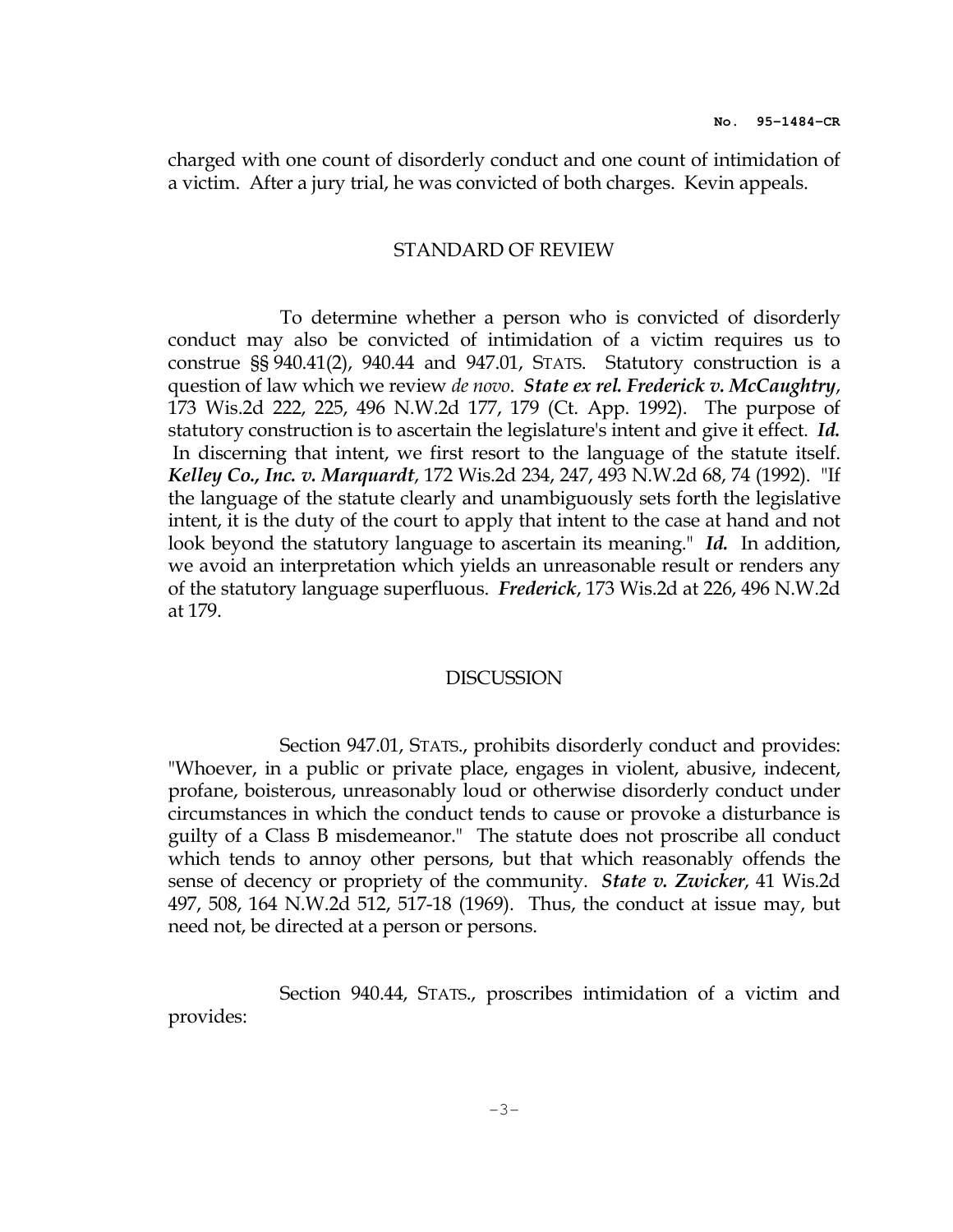[W]hoever knowingly and maliciously prevents or dissuades, or who attempts to so prevent or dissuade, another person who has been the victim of any crime or who is acting on behalf of the victim from doing any of the following is guilty of a Class A misdemeanor:

> (1) Making any report of the victimization to any peace officer or state, local or federal law enforcement or prosecuting agency, or to any judge.

For the purpose of this statute, victim means "any natural person against whom any crime as defined in s. 939.12[, STATS.,] or under the laws of the United States is being or has been perpetrated ... in this state." Section 940.41(2), STATS.

 In this appeal, Kevin admits that he committed disorderly conduct at his home on the evening in question. But Kevin argues that Mary was not the victim of this crime because disorderly conduct does not require the criminal actions to be directed at any person. He concludes that he cannot be convicted of intimidation of a victim when the underlying crime has no victim. Stated differently, because Mary is not a person against whom any crime was perpetrated, see § 940.41(2), STATS., she is not a victim. We disagree.

 For a jury to convict Kevin of intimidation of a victim, it must be satisfied that Mary was the victim of a specific crime. *State v. Thomas*,  $161$ Wis.2d 616, 623-24, 468 N.W.2d 729, 731-32 (Ct. App. 1991). In Thomas, we affirmed a conviction for intimidation of a victim even though the defendant was acquitted of the underlying crime of burglary because there was sufficient evidence to support the jury verdict. Id. at 628-31, 468 N.W.2d at 734-35. We explained that an inconsistent verdict does not require a reversal since there is no way of knowing whether the inconsistency is the result of leniency, mistake or compromise. Id. at 631, 468 N.W.2d at 735.

 Similarly, in State v. Connelly, 143 Wis.2d 500, 421 N.W.2d 859 (Ct. App. 1988), a case involving a trial court's power to impose restitution under § 973.09(1), STATS., 1988-89, we concluded that a court may order a defendant who is convicted of delivering a controlled substance to pay restitution to the police even though the crime does not require a victim. In so doing, we explained that the sale of narcotics is not a victimless crime and that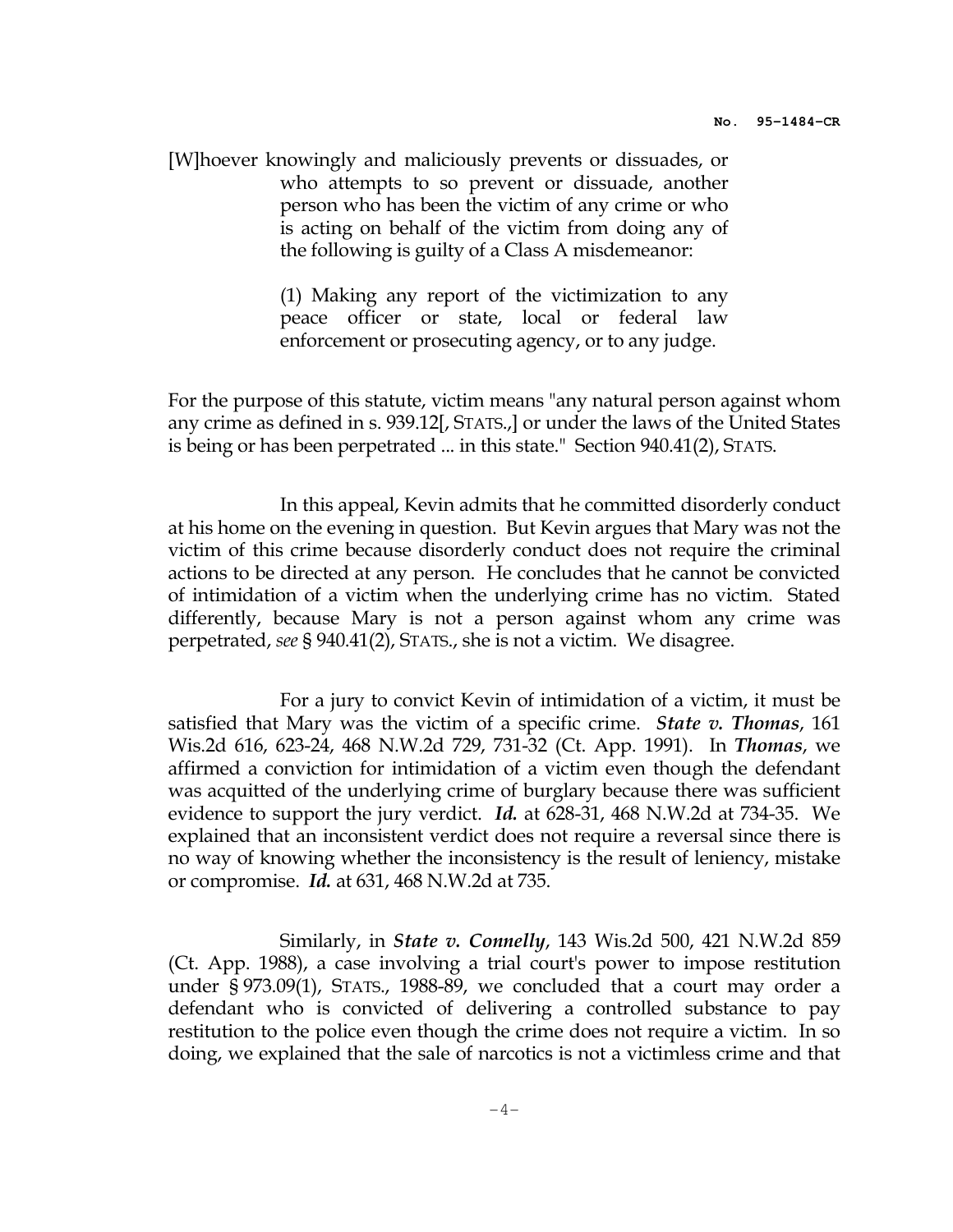society may be no less a victim of this type of criminal conduct than an individual who may be more directly harmed. Id. at 504, 421 N.W.2d at 861.

 While we recognize that there may be cases in which there is no victim of disorderly conduct, this case is not one of them. The plain language of the disorderly conduct statute does not require a victim. That does not mean, however, that a person may not be a victim of such conduct. We believe that if the disorderly conduct is directed at a person, then that person is the victim of disorderly conduct as a matter of fact for the purpose of prosecuting a defendant with intimidation of a victim. Thus, whether a person is a victim of disorderly conduct will proceed on a case-by-case basis for a determination of whether the disorderly conduct was directed at another person.

 To the extent that Kevin admits and a jury found that he committed disorderly conduct on the night of August 16, 1994, we may accept the facts that show that Kevin verbally and physically fought with Mary, and that as he attempted to find her in the house, he shoved in two doors, causing damage to them. There is no doubt that Mary was the victim of this disorderly behavior since it was directed at her. Therefore, his actions taken to prevent her from contacting the police constituted intimidation.

 But Kevin also asserts that this very conclusion leads to absurd results which we should avoid. Frederick, 173 Wis.2d at 226, 496 N.W.2d at 179. He claims that if we determine that Mary was the victim of disorderly conduct, then every person who observes a public disturbance will be afforded the rights of victims set forth in ch. 950, STATS. He argues that this would have a detrimental financial impact upon counties which are responsible for the enforcement of victims' rights.

 The legislature intends that all victims of crimes are to be treated with respect. Section 950.01, STATS. Under § 950.045, STATS., victims of crimes may oppose a criminal's parole or pardon application and may be notified of a criminal's release on parole. Under § 950.05, STATS., counties are encouraged, but are not required, to provide various victim services. Victim is defined as "a person against whom a crime has been committed." Section 950.02(4), STATS. According to the attorney general, ch. 950 applies even when a defendant has been convicted of a crime which ordinarily presents no victims. 79 Op. Att'y Gen. 1, 5 (1990). The attorney general opined that if there is "an identifiable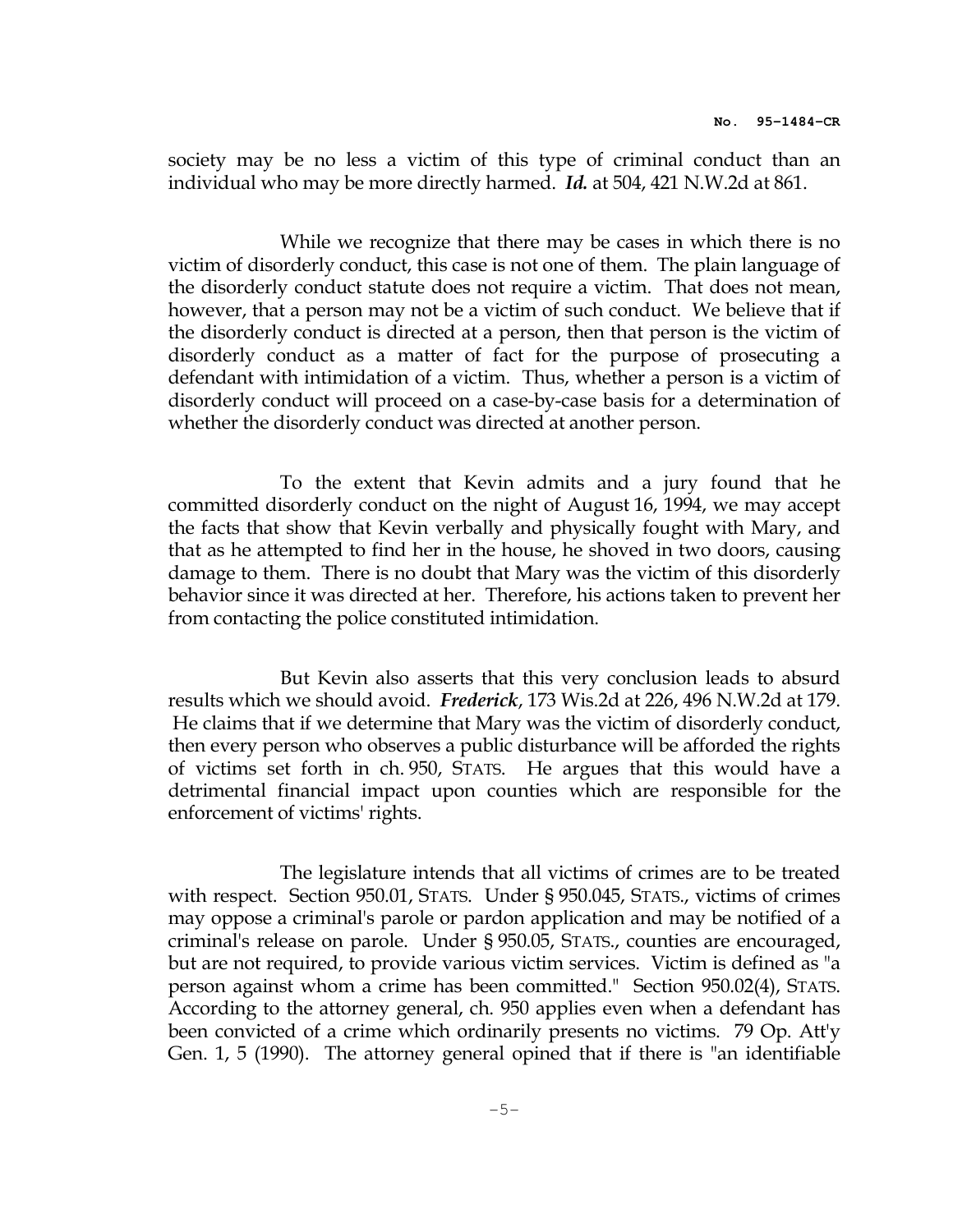person against whom a crime has been committed, the notice requirements of section 950.04(1)[, STATS.,] apply."

 There may be some circumstances where disorderly conduct is directed against a large group of individuals. But we are not persuaded that if all of these people are considered victims, protecting their rights under ch. 950, STATS., will be costly. Thus, without more, Kevin's concern that there will be large awards for victims of disorderly conduct is speculative at best. Accordingly, we affirm.

By the Court.—Judgment affirmed.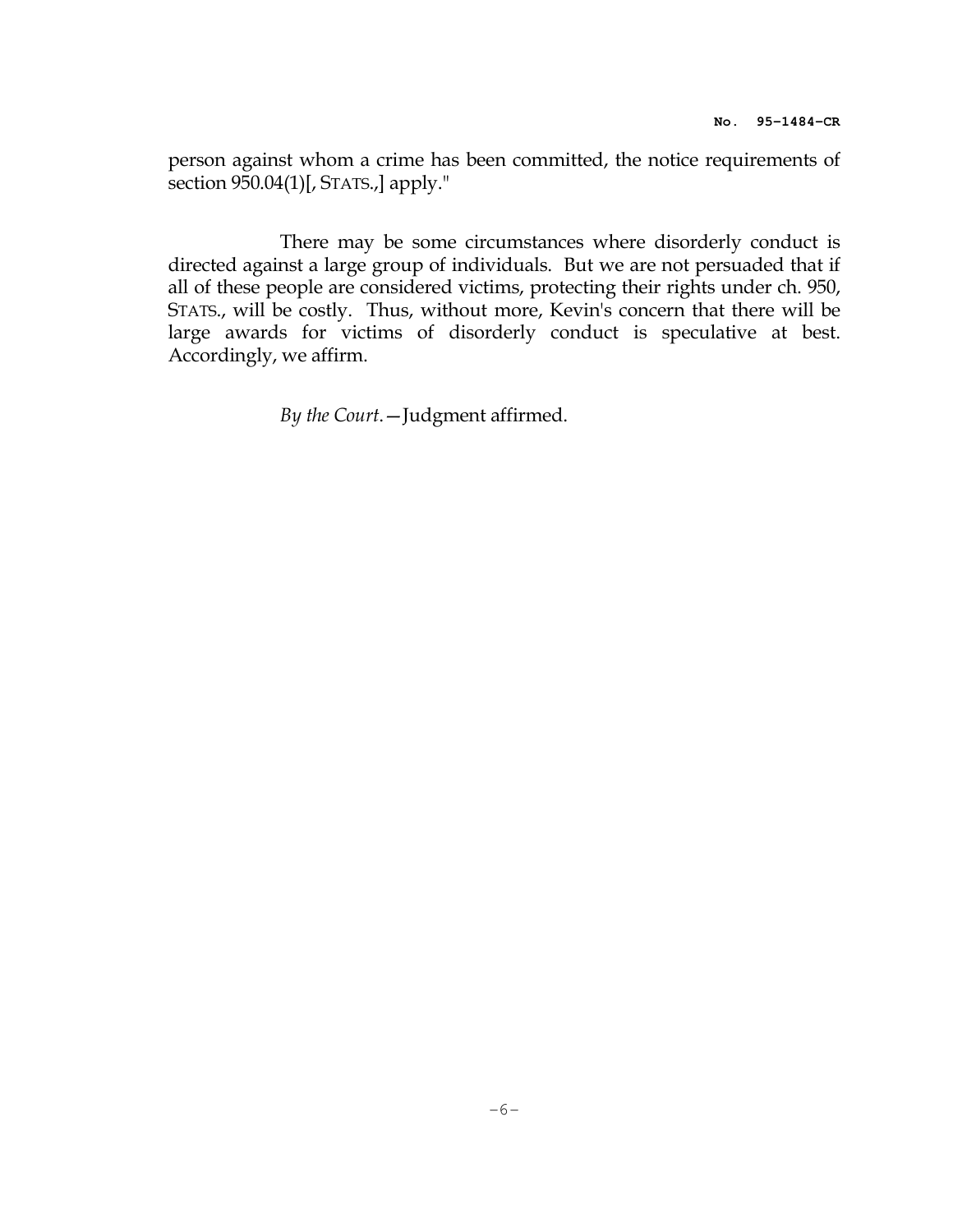SUNDBY, J. (dissenting). Disorderly conduct under § 947.01, STATS., is a victimless crime against society. 1953 Wis. Bill No. 100, A., Comment to proposed § 347.01, STATS. (now § 947.01, STATS.). Therefore, defendant's conviction for violating the intimidation of a victim statute, § 940.44, STATS., must be reversed.

The introductory paragraph of the latter statute provides: "[W]hoever knowingly and maliciously prevents or dissuades, or who attempts to so prevent or dissuade, another person who has been the victim of any crime ... from ...." (Emphasis added.)

Section 947.01, STATS., provides:

 Whoever, in a public or private place, engages in violent, abusive, indecent, profane, boisterous, unreasonably loud or otherwise disorderly conduct under circumstances in which the conduct tends to cause or provoke a disturbance is guilty of a Class B misdemeanor.

 A person may be found guilty of disorderly conduct even if the conduct is not directed at any specific individual or individuals. All that is required is that the conduct "tends to cause or provoke a disturbance." The "victim" is the public peace and good order. See Teske  $v$ . State, 256 Wis. 440, 444, 41 N.W.2d 642, 644 (1950).

 The Criminal Code was substantially revised in 1953-55. The Comment to the disorderly conduct statute states in part:

Only such conduct as unreasonably offends the sense of decency or propriety of the community is included. This is implicit in the phrase "tends to disturb or annoy others." The question is not whether a particular person was disturbed or annoyed but whether the conduct was of a kind which tends to disturb or annoy others. The section does not protect the hypersensitive from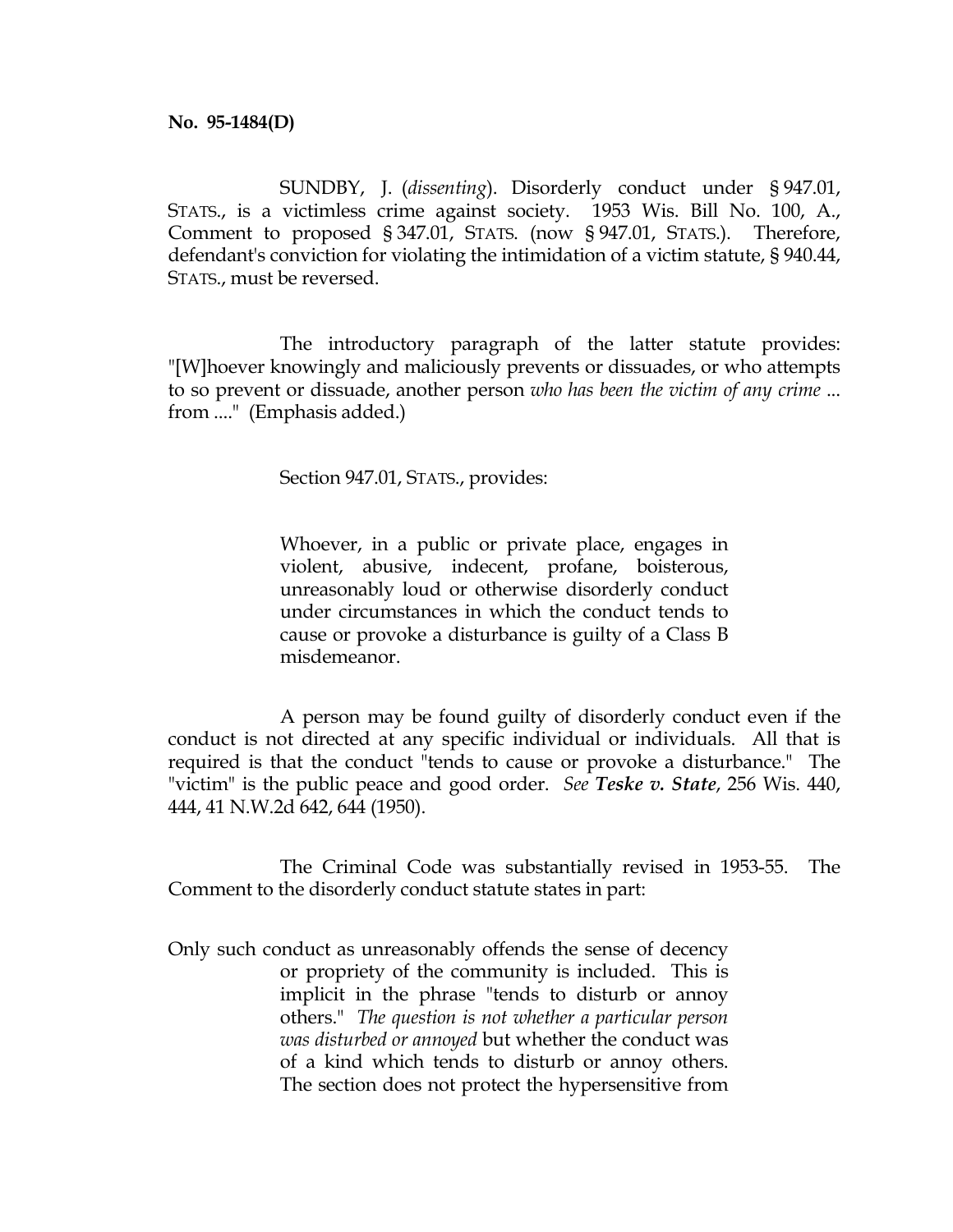conduct which generally is tolerated by the community at large.

1953 Wis. Bill No. 100, A, Comment (emphasis added).

 Vinje calls our attention to a provision of the California penal code, § 415, which penalizes a person who "maliciously and willfully disturbs another person by loud and unreasonable noise." 4 CHARLES E. TORCIA, WHARTON'S CRIMINAL LAW § 524, at 180-81 (14th ed. 1981) (emphasis added). Disorderly conduct is recognized as a "victimless crime." See Richard S. Frase and Thomas Weigend, German Criminal Justice as a Guide to American Law Reform; Similar Problems, Better Solutions?, 18 B.C. INT'L & COMP. L. REV. 317, 320-21 (1995); Richard S. Frase, Comparative Criminal Justice as a Guide to American Law Reform: How Do the French Do It, How Can We Find Out, and Why Should We Care?, 78 CAL. L. REV. 539, 567-68 (1990).

 Vinje also argues, correctly I believe, that an interpretation which would find every person disturbed by disorderly conduct to be a victim of that conduct would lead to unreasonable results. Each person of the general population theoretically affected by defendant's conduct could claim "victim's" rights under § 950.045, STATS. In State v. Elson, 60 Wis.2d 54, 61-63, 208 N.W.2d 363, 367-68 (1973), the court relied on the fact that there were ten to fifteen visitors and five to six patients who observed the conduct of an attorney who refused to leave a ward at Mendota State Hospital and commented adversely about the hospital's visiting policy. According to the State's construction of the disorderly conduct statute, each of these persons would have been a victim of the conduct and entitled to notice of the release of a person imprisoned for violating § 947.01, STATS.

 The State could have charged Vinje with an offense insofar as his conduct was directed at his wife. Section 947.013(1m)(a), STATS., provides: